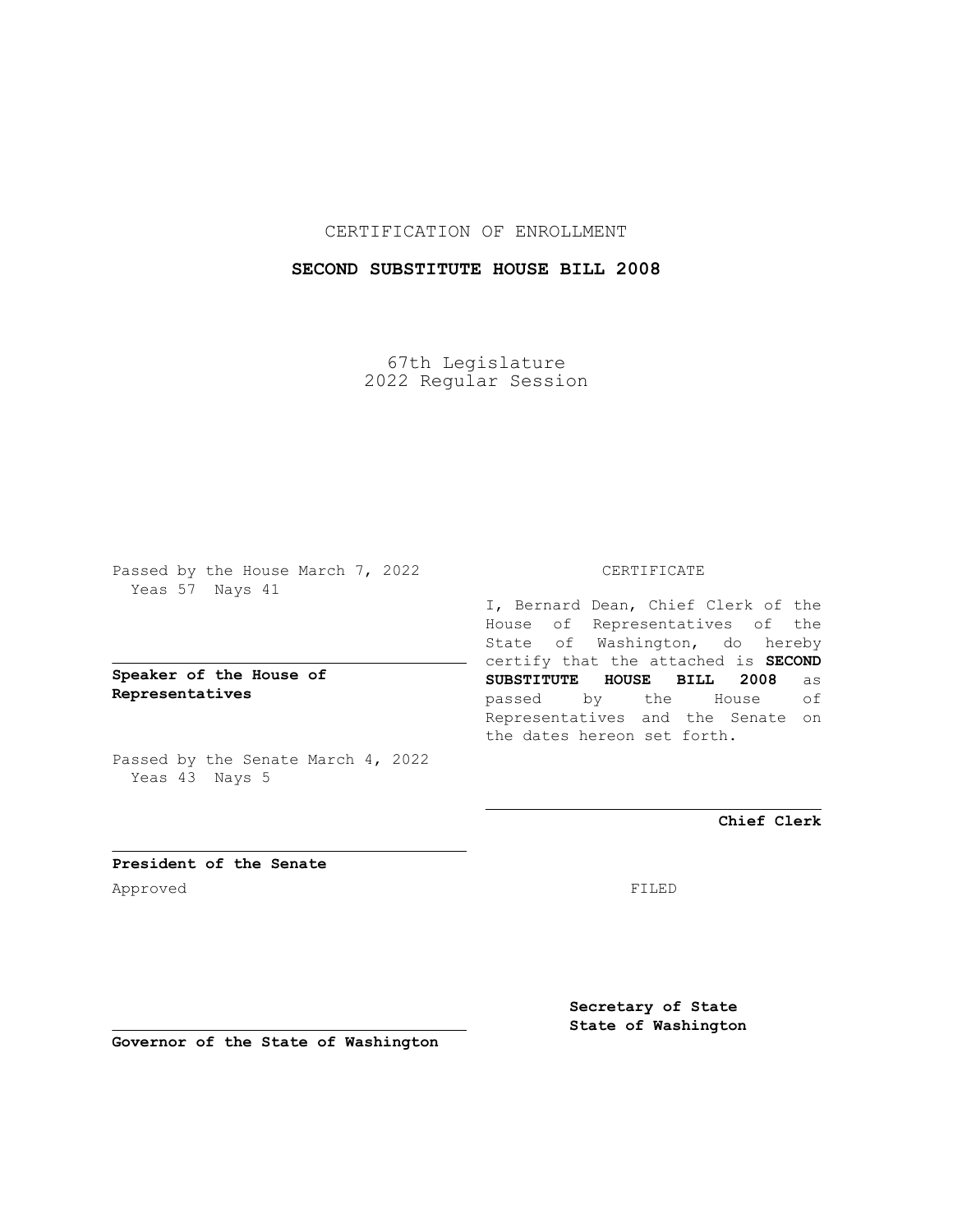#### **SECOND SUBSTITUTE HOUSE BILL 2008**

AS AMENDED BY THE SENATE

Passed Legislature - 2022 Regular Session

# **State of Washington 67th Legislature 2022 Regular Session**

**By** House Appropriations (originally sponsored by Representatives Taylor, Fitzgibbon, Peterson, Ramel, Santos, Sells, Shewmake, Valdez, Ryu, Macri, Berg, Bateman, Ormsby, Frame, Davis, Lekanoff, and Pollet)

READ FIRST TIME 02/07/22.

 AN ACT Relating to eliminating the use of intelligence quotient scores in determining eligibility for programs and services for individuals with developmental disabilities; amending RCW 71A.16.020; 4 reenacting and amending RCW 71A.10.020; and creating a new section.

BE IT ENACTED BY THE LEGISLATURE OF THE STATE OF WASHINGTON:

 NEW SECTION. **Sec. 1.** The legislature finds that requiring intelligence quotient testing to determine if a person has an intellectual or developmental disability is expensive, inaccessible to marginalized communities, complicated to receive, and time consuming for families already struggling to care for their child with an intellectual or developmental disability. Further, the legislature finds that intelligence quotient testing does not accurately indicate whether a person needs support to be personally and socially productive, which is the goal of the developmental disabilities administration outlined in RCW 71A.10.015. Therefore, the legislature finds that requiring intelligence quotient testing in assessing whether a person has an intellectual or developmental disability is not an appropriate diagnostic tool and eliminating the use of intelligence quotient scores has been a goal of the legislature for more than 40 years.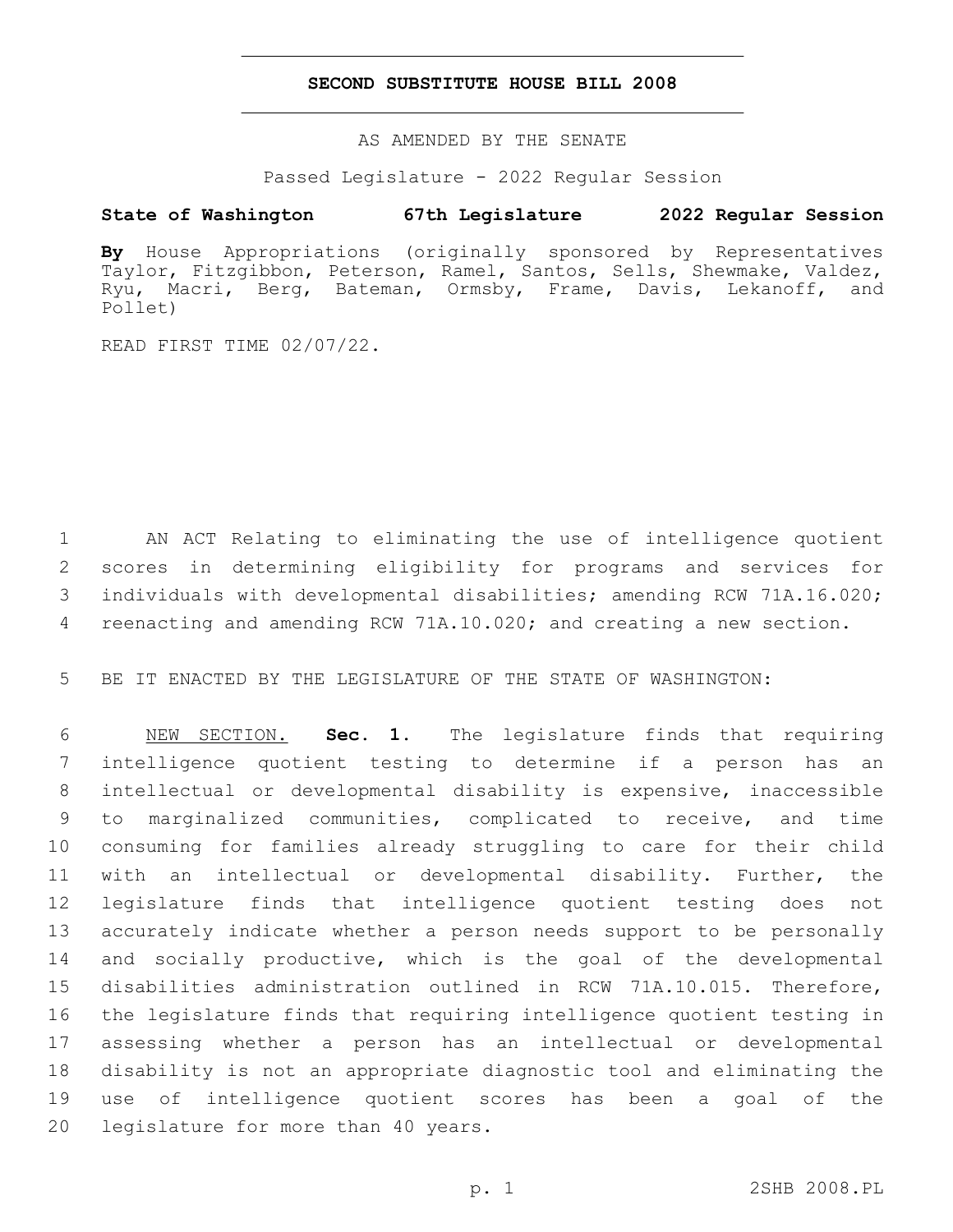**Sec. 2.** RCW 71A.10.020 and 2014 c 139 s 2 are each reenacted and 2 amended to read as follows:

 As used in this title, the following terms have the meanings indicated unless the context clearly requires otherwise.

 (1) "Administration" means the department of social and health services developmental disabilities administration.

 (2) "Assessment" means an evaluation is provided by the 8 department to determine:

 (a) If the individual meets functional and financial criteria for 10 medicaid services; and

(b) The individual's support needs for service determination.

12 (((2)) (3) "Community residential support services," or "community support services," and "in-home services" means one or 14 more of the services listed in RCW 71A.12.040.

 $((43))$  (4) "Crisis stabilization services" means services provided to persons with developmental disabilities who are experiencing behaviors that jeopardize the safety and stability of their current living situation. Crisis stabilization services 19 include:

 (a) Temporary intensive services and supports, typically not to exceed sixty days, to prevent psychiatric hospitalization, institutional placement, or other out-of-home placement; and

 (b) Services designed to stabilize the person and strengthen their current living situation so the person may continue to safely reside in the community during and beyond the crisis period.

26  $((+4))$   $(5)$  "Department" means the department of social and 27 health services.

28 (((5)) (6) "Developmental disability" means a disability attributable to intellectual disability, cerebral palsy, epilepsy, autism, or another neurological or other condition of an individual found by the secretary to be closely related to an intellectual disability or to require treatment similar to that required for individuals with intellectual disabilities, which disability originates before the individual attains age eighteen, which has continued or can be expected to continue indefinitely, and which 36 constitutes a substantial limitation to the individual. By ((January 37 1, 1989)) June 30, 2025, the ((department)) administration shall 38 promulgate rules ((which)) to further define ((neurological or other conditions in a way that is not limited to)) developmental disability 40 without the use of intelligence quotient scores ((as the sole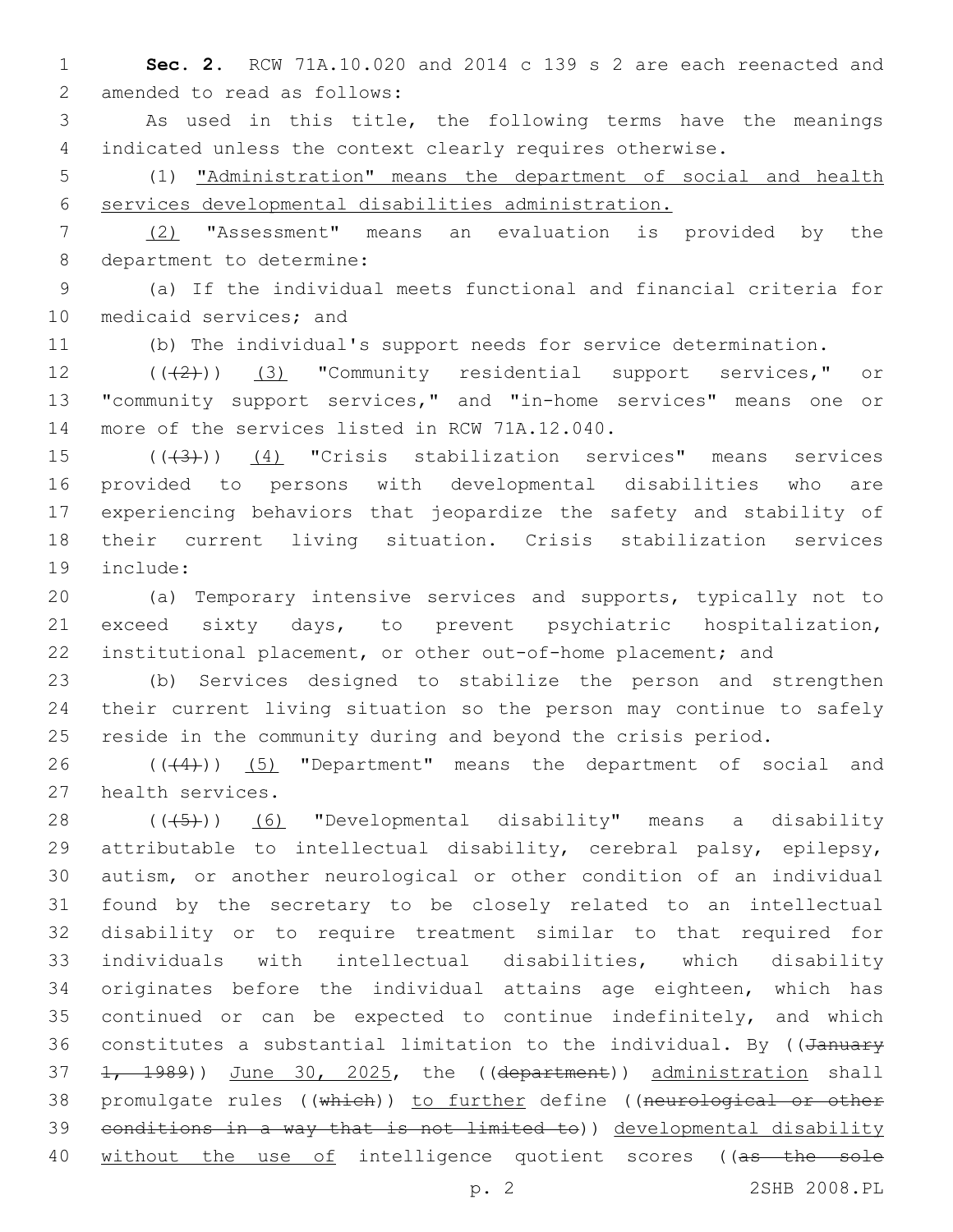determinant of these conditions, and notify the legislature of this  $2 \quad \text{aetion}$ ).

 (((6))) (7) "Eligible person" means a person who has been found by the secretary under RCW 71A.16.040 to be eligible for services.

 $((+7)$ )  $(8)$  "Habilitative services" means those services provided by program personnel to assist persons in acquiring and maintaining life skills and to raise their levels of physical, mental, social, and vocational functioning. Habilitative services include education, 9 training for employment, and therapy.

 $((+8+))$   $(9)$  "Legal representative" means a parent of a person who is under eighteen years of age, a person's legal guardian, a person's limited guardian when the subject matter is within the scope of the limited guardianship, a person's attorney-at-law, a person's attorney-in-fact, or any other person who is authorized by law to act 15 for another person.

16 (((49))) (10) "Notice" or "notification" of an action of the secretary means notice in compliance with RCW 71A.10.060.

18 (((10))) (11) "Residential habilitation center" means a state- operated facility for persons with developmental disabilities 20 governed by chapter 71A.20 RCW.

21 (((41))) (12) "Respite services" means relief for families and other caregivers of people with disabilities, typically not to exceed ninety days, to include both in-home and out-of-home respite care on an hourly and daily basis, including twenty-four hour care for several consecutive days. Respite care workers provide supervision, companionship, and personal care services temporarily replacing those provided by the primary caregiver of the person with disabilities. Respite care may include other services needed by the client, including medical care which must be provided by a licensed health 30 care practitioner.

 $((+12))$   $(13)$  "Secretary" means the secretary of social and 32 health services or the secretary's designee.

33 (((413))) (14) "Service" or "services" means services provided by state or local government to carry out this title.

 (((14))) (15) "Service request list" means a list of eligible persons who have received an assessment for service determination and their assessment shows that they meet the eligibility requirements for the requested service but were denied access due to funding 39 limits.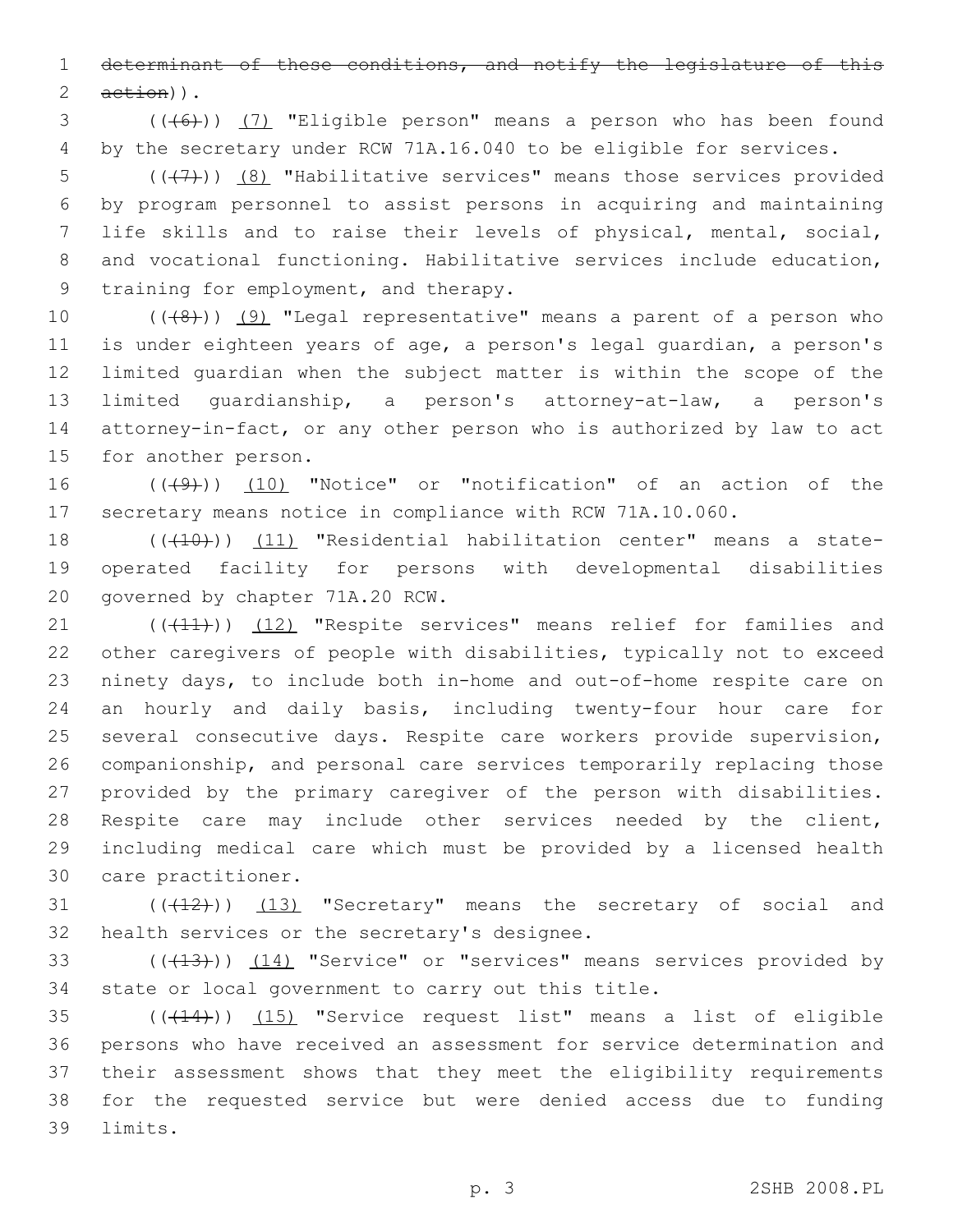1 (( $(15)$ )) (16) "State-operated living alternative" means programs for community residential services which may include assistance with activities of daily living, behavioral, habilitative, interpersonal, protective, medical, nursing, and mobility supports to individuals who have been assessed by the department as meeting state and federal requirements for eligibility in home and community-based waiver programs for individuals with developmental disabilities. State- operated living alternatives are operated and staffed with state 9 employees.

10 (((16)) (17) "Supported living" means community residential services and housing which may include assistance with activities of daily living, behavioral, habilitative, interpersonal, protective, medical, nursing, and mobility supports provided to individuals with disabilities who have been assessed by the department as meeting state and federal requirements for eligibility in home and community- based waiver programs for individuals with developmental disabilities. Supported living services are provided under contracts with private agencies or with individuals who are not state 19 employees.

20  $((+17))$   $(18)$  "Vacancy" means an opening at a residential habilitation center, which when filled, would not require the center 22 to exceed its biennially budgeted capacity.

 **Sec. 3.** RCW 71A.16.020 and 1988 c 176 s 402 are each amended to 24 read as follows:

 (1) A person is eligible for services under this title if the secretary finds that the person has a developmental disability as 27 defined in RCW 71A.10.020(((2))).

 (2) The secretary may adopt rules further defining and implementing the criteria in the definition of "developmental 30 disability" under RCW 71A.10.020(((2))). Beginning July 1, 2025, the administration may not use intelligence quotient scores as a 32 determinant of developmental disability. The administration shall 33 maintain eligibility for the administration's services for any persons determined eligible after the age of 18 who were determined eligible using an intelligence quotient score under criteria in place prior to July 1, 2025. The administration shall not disenroll any